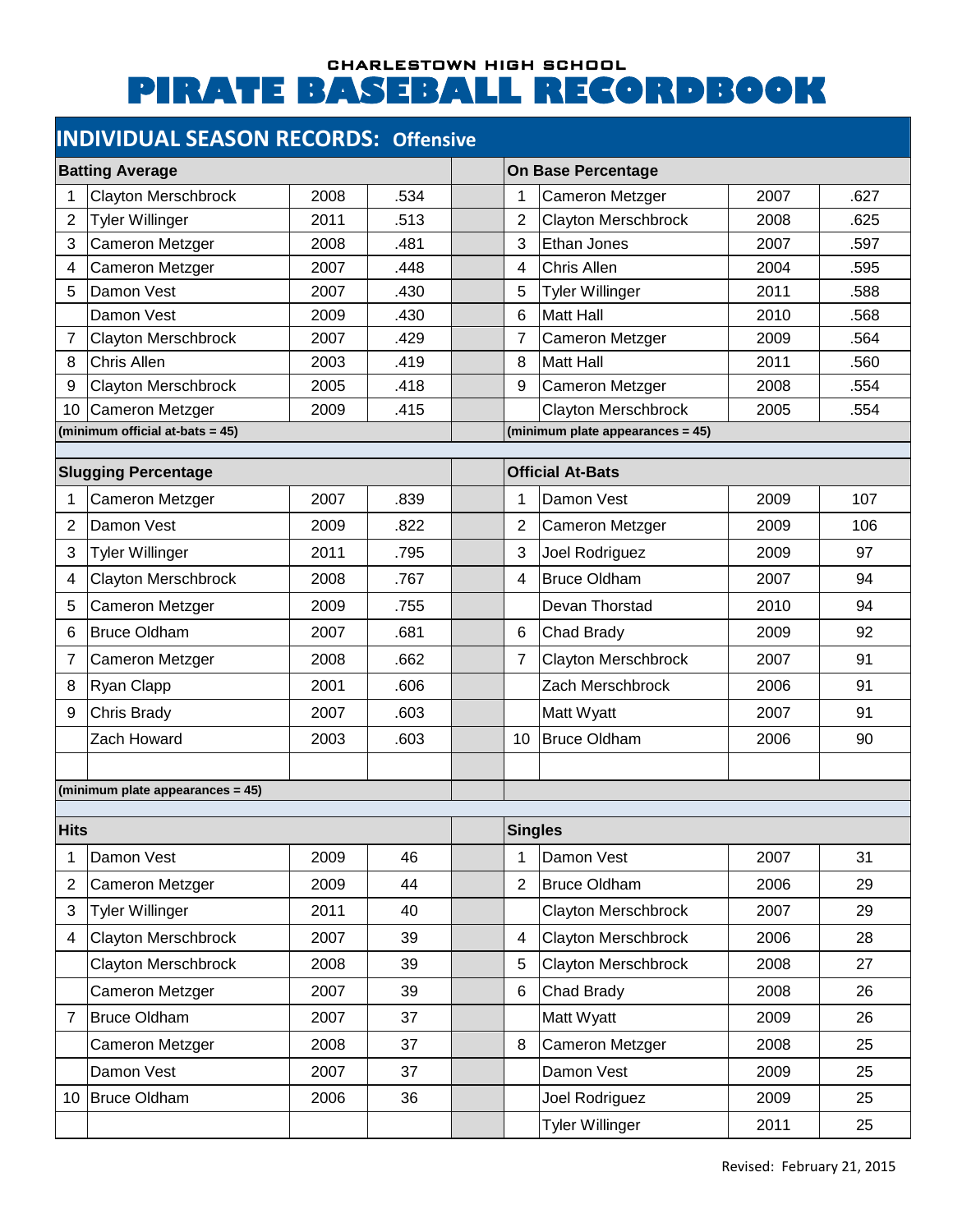# CHARLESTOWN HIGH SCHOOL **PIRATE BASEBALL RECORDBOOK**

| <b>INDIVIDUAL SEASON RECORDS: Offensive continued</b> |  |
|-------------------------------------------------------|--|
|-------------------------------------------------------|--|

| <b>Doubles</b> |                        |      | <b>Triples</b>   |                    |                        |      |                |  |
|----------------|------------------------|------|------------------|--------------------|------------------------|------|----------------|--|
| 1              | Cameron Metzger        | 2009 | 12               | 1                  | Cameron Metzger        | 2007 | $\overline{4}$ |  |
| $\overline{2}$ | Cameron Metzger        | 2008 | 11               |                    | Devan Thorstad         | 2010 | 4              |  |
|                | <b>Tyler Willinger</b> | 2011 | 11               | $\overline{2}$     | Sean Brown             | 2004 | 3              |  |
| 4              | Bruce Oldham           | 2007 | 10               |                    | Sean Brown             | 2006 | 3              |  |
|                | Zach Merschbrock       | 2006 | 10               |                    | Clayton Merschbrock    | 2008 | 3              |  |
|                | Damon Vest             | 2009 | 10               | 6                  | Many with 2            |      | $\overline{2}$ |  |
| 6              | Zach Howard            | 2003 | $\boldsymbol{9}$ |                    |                        |      |                |  |
| 7              | Many with 8            |      |                  |                    |                        |      |                |  |
|                |                        |      |                  |                    |                        |      |                |  |
|                |                        |      |                  |                    |                        |      |                |  |
|                |                        |      |                  |                    |                        |      |                |  |
|                |                        |      |                  |                    |                        |      |                |  |
|                | <b>Home Runs</b>       |      |                  | <b>Grand Slams</b> |                        |      |                |  |
| 1              | Damon Vest             | 2009 | 10               | 1                  | Matt Hall              | 2009 | 1              |  |
| $\overline{c}$ | Cameron Metzger        | 2009 | 8                |                    |                        |      |                |  |
| 3              | Cameron Metzger        | 2007 | $\overline{7}$   |                    |                        |      |                |  |
| 4              | Ryan Clapp             | 2001 | 6                |                    |                        |      |                |  |
| 5              | <b>Bruce Oldham</b>    | 2007 | 5                |                    |                        |      |                |  |
| 6              | Ryan Roederer          | 2002 | 4                |                    |                        |      |                |  |
|                | Ryan Roederer          | 2001 | 4                |                    |                        |      |                |  |
|                | Chris Brady            | 2007 | 4                |                    |                        |      |                |  |
|                | John Crawford          | 2011 | 4                |                    |                        |      |                |  |
| 10             | Many with 3            |      |                  |                    |                        |      |                |  |
|                |                        |      |                  |                    |                        |      |                |  |
|                | <b>Total Bases</b>     |      | <b>Walks</b>     |                    |                        |      |                |  |
| 1              | Damon Vest             | 2009 | 88               | 1                  | <b>Michael Deal</b>    | 2005 | 22             |  |
| 2              | Cameron Metzger        | 2009 | 80               | $\boldsymbol{2}$   | Jake Jenkins           | 2004 | 21             |  |
| 3              | Cameron Metzger        | 2007 | 73               | 3                  | <b>Tyler Willinger</b> | 2010 | 20             |  |
| 4              | <b>Bruce Oldham</b>    | 2007 | 64               | 4                  | Chris Allen            | 2004 | 19             |  |
| 5              | <b>Tyler Willinger</b> | 2011 | 62               | 5                  | Jared Johnson          | 2005 | 18             |  |
| 6              | Clayton Merschbrock    | 2008 | 56               |                    | Chris Brady            | 2007 | 18             |  |
| 7              | Clayton Merschbrock    | 2007 | 54               | $\overline{7}$     | <b>Bryan Williams</b>  | 2010 | 17             |  |
|                | Devan Thorstad         | 2010 | 54               |                    | Many with 15           |      | 15             |  |
| 9              | Cameron Metzger        | 2008 | 51               |                    |                        |      |                |  |
| 10             | Chad Brady             | 2009 | 50               |                    |                        |      |                |  |
|                |                        |      |                  |                    |                        |      |                |  |